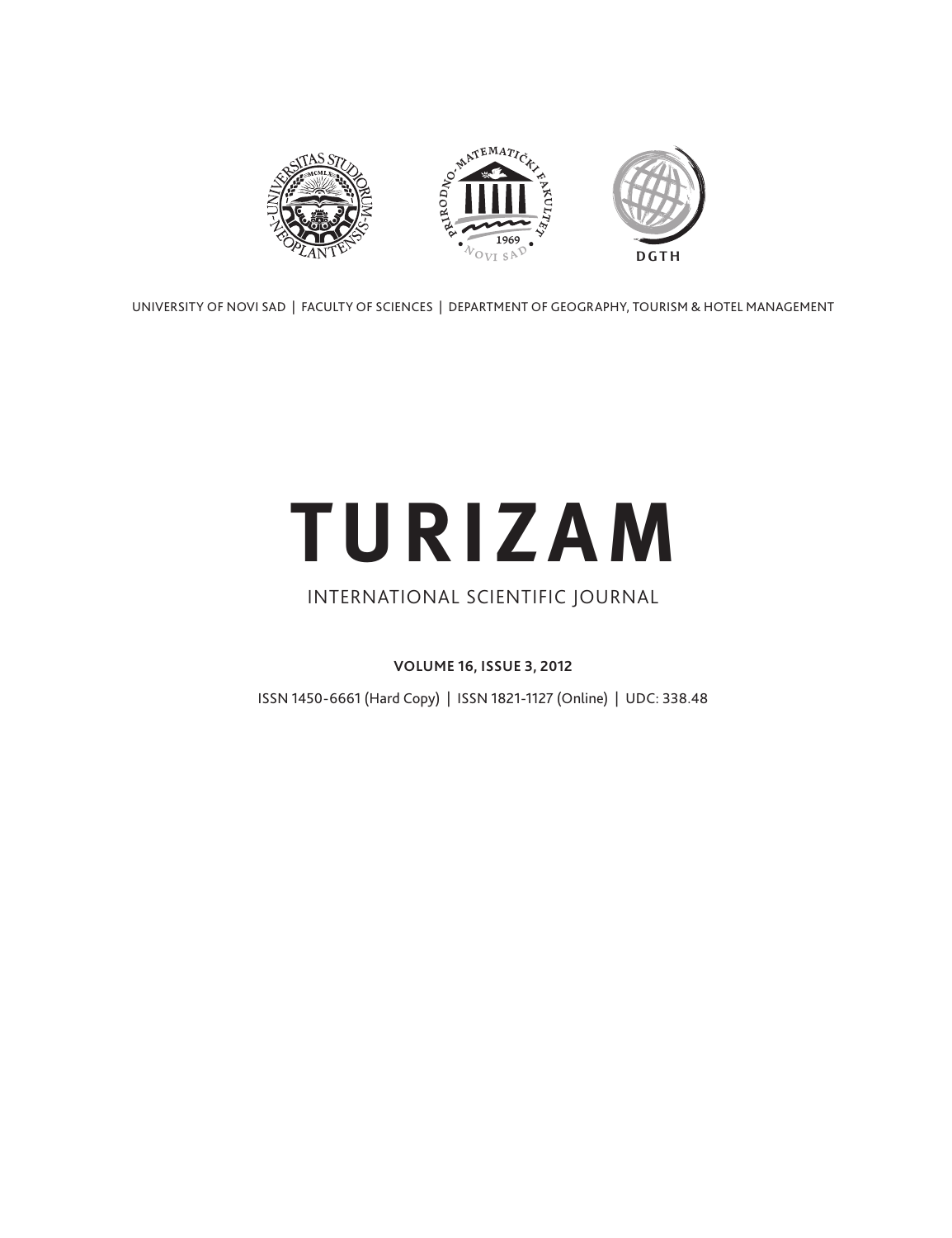# **EDITOR IN CHIEF**

Vladimir Stojanović, PhD, associate professor

# **TECHNICAL EDITORS**

Vanja Dragićević, PhD, assistant professor Tatjana Pivac, PhD, assistant professor Uglješa Stankov, PhD, assistant professor Miroslav Vujičić, Research Associate

# **EDITORIAL OFFICE**

Faculty of Science, Department of Geography, Tourism and Hotel Management Trg Dositeja Obradovića 3, 21000 Novi Sad, Serbia tel. +381 21 450-105; fax +381 21 459-696 turizam@dgt.uns.ac.rs http://www.dgt.uns.ac.rs/turizam/engindex.htm

# **EDITORAL BOARD**

# Ace Milenkovski

Univeristy of Tourism and Management Skopje, Macedonia

Andriela Vitić - Ćetković University of Montenegro, Faculty of Tourism and Hotel Management, Kotor, Montenegro

# Bente Haug

Høgskolen i Finnmark Finnmark University College, Norway

Brent Lovelock Department of Tourism, School of Business Dunedin, New Zealand

# Catalina Ancuta

Department of Geography West University of Timisoara, Romania

# Cheng Soo May

Institute for Tourism Studies Colina de-Mong Ha, Macau SAR, China

# Dan Knox

School of Arts, Design, Media and Culture University of Sunderland, United Kingdom

# Dobrica Jovičić

University of Belgrade, Geographical Faculty, Belgrade, Serbia

# Dragica Tomka

The Faculty of Sports and Tourism, Novi Sad, Serbia

# Elena Matei

Department of Human and Economic Geography, Faculty of Geography, University of Bucharest, Bucharest, Romania

# Evangelos Christou

University of the Aegean, Department of Business Administration, Chios, Greece

# Giorgio Andrian

Regional Bureau for Science in Europe, UNESCO

# Janez Sirše

University of Ljubljana, Faculty of Economics, Ljubljana, Slovenia

# Jung Sungchae

Department of Tourism Management, Honam University, Korea

# Klodiana Gorica

University of Tirana, Faculty of Economics, Tirana, Albania

# Konstantinos Andriotis

Cyprus University of Technology Department of Hotel and Tourism Management Faculty of Management and Economics

# Larry Dwyer

School of Marketing, Australian School of Business University of New South Wales, Australia

# Ludmila Popova

Lomonosov Moscow State University, Russia

# Muzaffer Uysal

Virginia Polytechnic Institute and State University, Pamplin College of Business, Department of Hospitality and Tourism Management, Blacksburg, Virginia, USA

# Olga Hadžić

Faculty of Science, Novi Sad, Serbia

# Snežana Štetić

Faculty of Science, Department of Geography, Tourism and Hotel Management, Novi Sad, Serbia

# Vasile Surd

Faculty of Geography, Babeş-Bolyai University, Cluj-Napoca, Romania

# Zoran Ivanović

University of Rijeka, Faculty of Tourism an Hotel Management, Opatija, Croatia

# Jasmina Gržinić

Juraj Dobrila University of Pula, Department of Economics and Tourism "Dr. Mijo Mirković", Pula, Croatia

# Lenko Uravić

Juraj Dobrila University of Pula, Department of Economics and Tourism Dr. Mijo Mirković, Pula, Croatia

# Tea Golja

Juraj Dobrila University of Pula, Department of Economics and Tourism Dr. Mijo Mirković, Pula, Croatia

# **PRINTED BY**

www.stojkov.rs

#### **CIRCULATION** 300